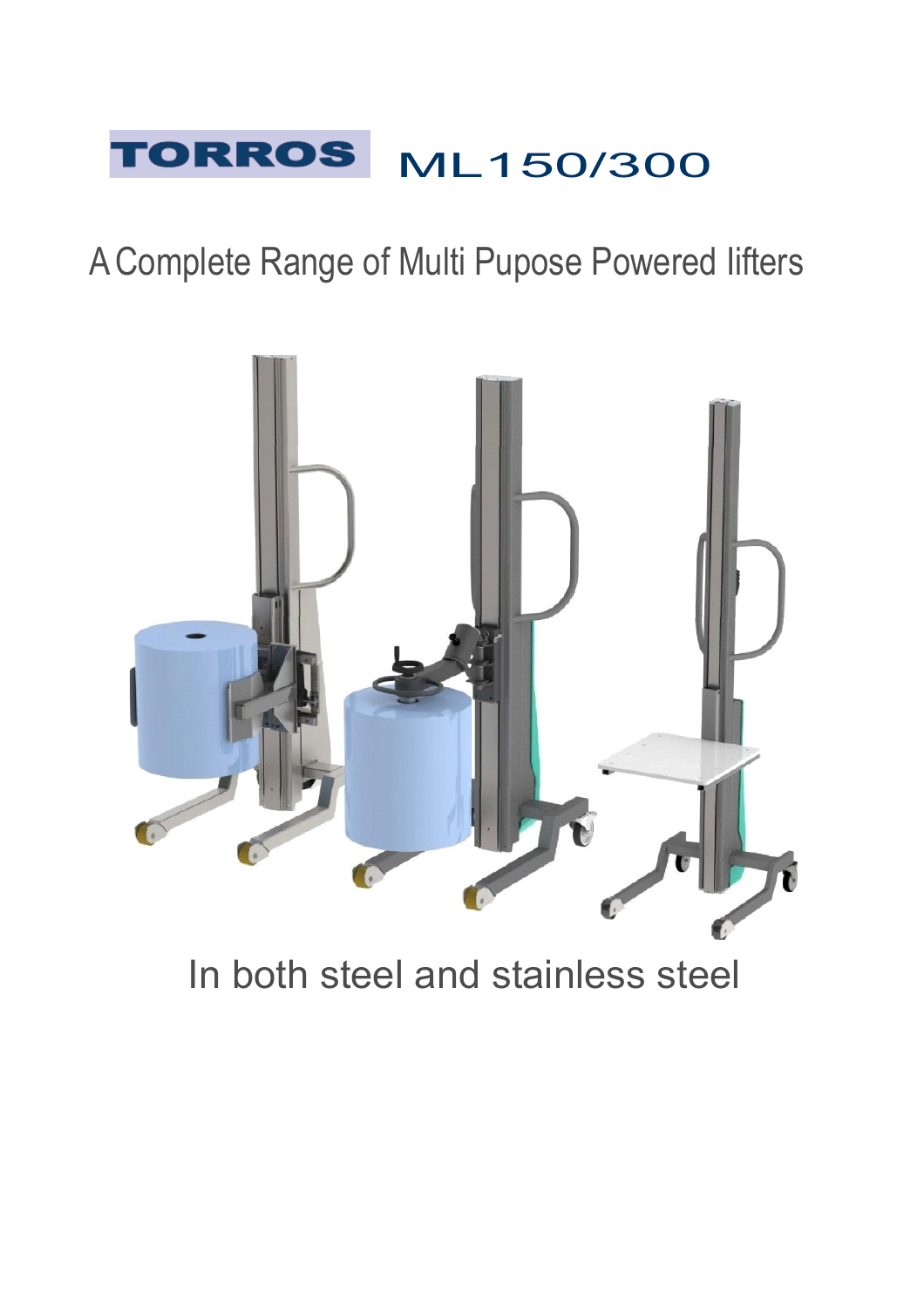#### **DESIGN - Full of Features TORROS**



Braked Rear Casters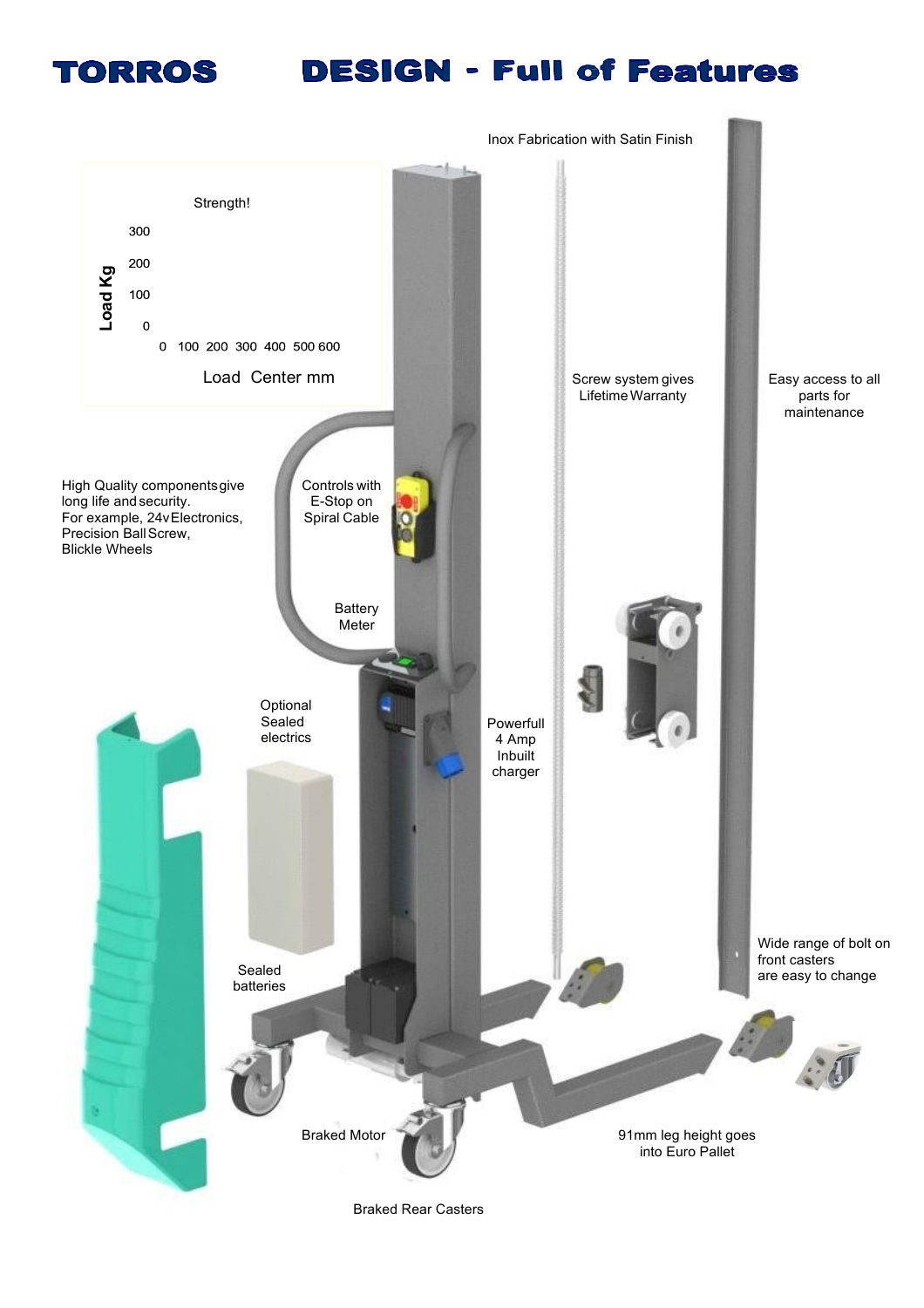### **TORROS Tool Options**















Side shift hinge for easy alignment



Bearings give easy rotation



#### MAX DIMENSIONS ARE BASED ON THE 2000mm TALL UNIT

QUICK CHANGE DESIGN

Swap tools in seconds and

PLEASE ASK FOR DETAILS OF **SPECIALS** 

#### SINGLE ARM FA1100

Min lift height 325mm Max lift height 1710mm Max weight 300kg

Arm Length 650mm

TWIN ARM FA1110

Min lift height 150mm Max lift height 1535mm Max weight 200kg

Arm Length 650mm

#### CRADLE FA1120

Min lift height to suit Max lift height to suit Max weight 300kg

Forks are cut to match your crate

#### EX250 ROLL TURNER FA1130

Min lift height 120MM Max lift height 1505mm

Max Reel Width 620mm Max Reel Diameter 700mm

Max weight 250kg

Core Range 70-76mm OR 152

Lock holds arm at 0 and 90 degrees





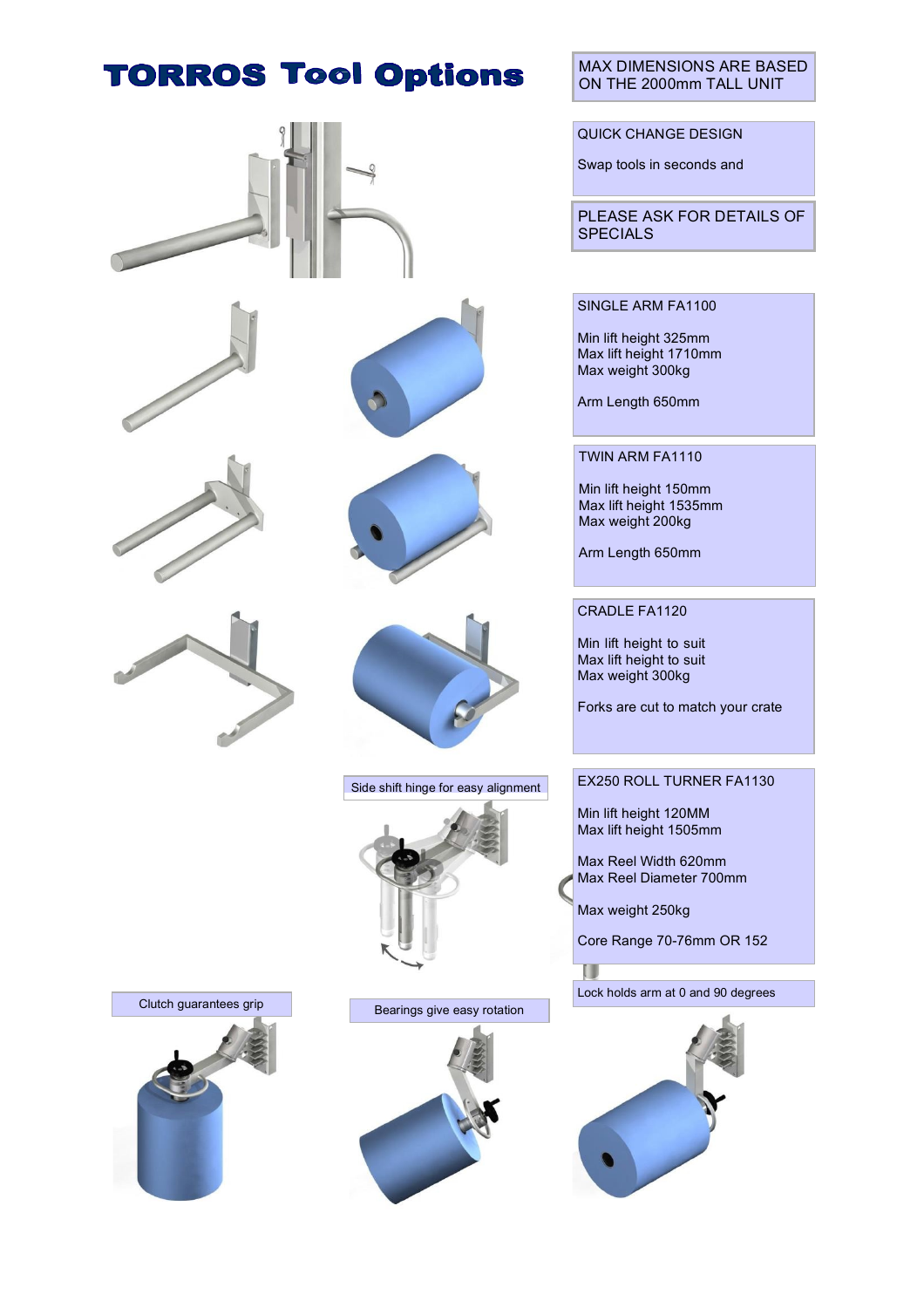

















#### CORE ADAPTOR FA1141

Converts core grip for use from 76mm to 152mm. Easy to fit and remove

#### ROTARY V BED FA1150

Min lift height 150mm Max lift height 1535mm Max weight 150kg

Tool is cut to match your Reel

#### PLATFORM (Plastic top) FA1160

Min lift height 120mm Max lift height 1505mm Max weight 250kg

600 x 550 (L x W)

#### EURO PALLET FORKS FA1170

Min lift height 95mm Max lift height 1480mm Max weight 300kg

Fork Length 650mm

#### CRATE FORKS FA1180

Pitch to suit Crate Min lift height to suit Max lift height to suit Max weight 150kg

Forks are cut to match your crate

TOOL LIFT FA1190

Ideal for large thermoforming Dies and heads and other tools

There are several versions of tools for lifting with changes and hooks. Please ask for more info on these Max weight 300kg

#### CLAMP FA11200

Powered Grip and Rotate

Linear Slides grip a wide range of diameters and objects.

Max weight 150kg